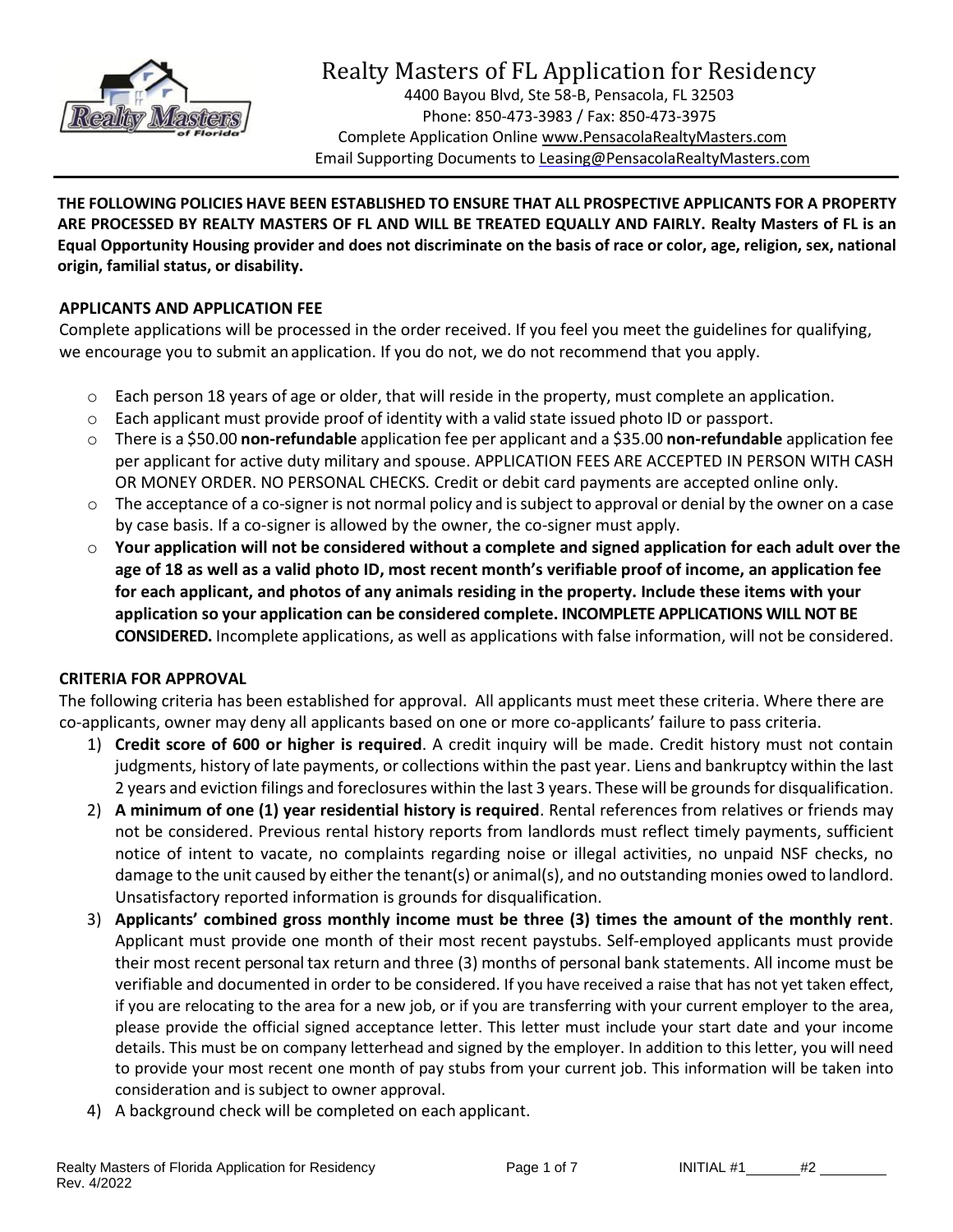#### **PETS AND ASSISTANCE ANIMALS**

- o **Pets are accepted on a case by case basis** with owners' approval and a \$250 non-refundable pet fee per pet. It is the sole discretion of the owner to approve or deny for any reason a pet request by the tenant. The owner may request additional pet fees or pet rent at their discretion. In order for your pet(s) to be considered, you must complete the pet section on the application and supply current photos.
- o **Due to insurance regulations, animals we cannot accept include, but are not limited to:** Doberman Pinschers, German Shepherds, Pit Bulls, Chows, Rottweilers, Siberian Huskies, Alaskan Malamutes, American Bull Terrier, American Staffordshire or Bull Terriers, English Bull Terriers, Korean Jindos, Presa Canarias, Hybrid or Purebred Wolves, or Coyotes and Wild Dogs or any other aggressive breed or **mix of an aggressive breed**. These policies do not apply to assistance animals.

**Assistance animals are welcome with proper documentation** from a medical professional or reliable third party. See our Assistance Animal Policy for more information regarding assistance animals.

**NON-REFUNDABLE APPLICATION FEE**-Applicant(s) has paid to Landlord and/or management company herewith the sum of \$50 per adult; \$35 per adult for active duty military and spouse as a NON-REFUNDABLE APPLICATION FEE for costs, expenses and fees associated with processing the application.

#### **APPROVAL:**

Once approved, applicant must immediately sign lease. A \$50 administrative fee and holding fee must be paid with certified funds within 24 hours. Realty Masters does not take the property off the market until a holding fee is paid. **HOLDING FEES AND SECURITY DEPOSIT: Holding Fees are required to be paid within twenty-four hours after a completed application has been approved. Failure to pay this will result in your application being denied**. If Applicant has deposited a HOLIDNG FEE, the dwelling will be taken off the rental market. This holding fee is not a security deposit. However, it will be credited toward the required security deposit when the Lease Agreement is signed by all parties. **If applicant is approved, but fails to enter into the lease within 3 days of verbal and/or written approval is communicated to applicant, or fails to take possession after the lease is signed and the lease term begins, the FULL HOLDING FEE OR SECURITY DEPOSIT, if applicable, shall be forfeited to the Landlord or Management. INITIAL #1 #2**

## **CONDITIONS OF MOVE IN**

- $\circ$  If the property is still occupied when the lease is signed, the lease must start no later than 14 days after tenants vacate. If a property is vacant when the lease is signed, the lease must start no later than 10 days from the date the lease was signed.
- o **All move in funds are to be paid in certified funds payable to Realty Masters. Holding fees, \$50 Administrative Fee, first (1st) full month's rent, and any applicable pet fees are to be paid in cashier's check or money order only. Proof of all utilities being transferred as of the date of possession is also required before keys are provided -** *NO CASH, PERSONAL CHECKS, and DEBIT OR CREDIT CARDS.* **Prorated rent, if applicable, is due the first day of the following month. Tenants moving in on the 25th or later require payment of prorated rent, as well as the full first month's rent, at the time of move in.**
- $\circ$  Applicant has read the lease and all addendums and agrees to its terms upon completing application. A copy of the Realty Masters lease can be found on our website.

## **CURRENT REALTY MASTERS RESIDENTS**

If you currently lease a home through Realty Masters, we will gladly waive your application fee. However, a new application with all requested documentation must be submitted and processed. Tenants must meet all criteria set forth to qualify. A new holding fee and new pet fees, if applicable, must be paid at the time of lease signing.

#### **CONDITIONAL APPROVALS AND EXCEPTIONS TO POLICIES**

Any exceptions to our policy will need to be submitted in writing for presentation to the owner for consideration. If approval is then given for such exceptions, additional holding fees, co-signers, and/or additional advance rental payments may be required. Our company policy is to report all non-compliance with terms of your rental agreement or failure to pay rent, or any amounts owed to the credit bureau.

Page 2 of 7 INITIAL  $#1$   $#2$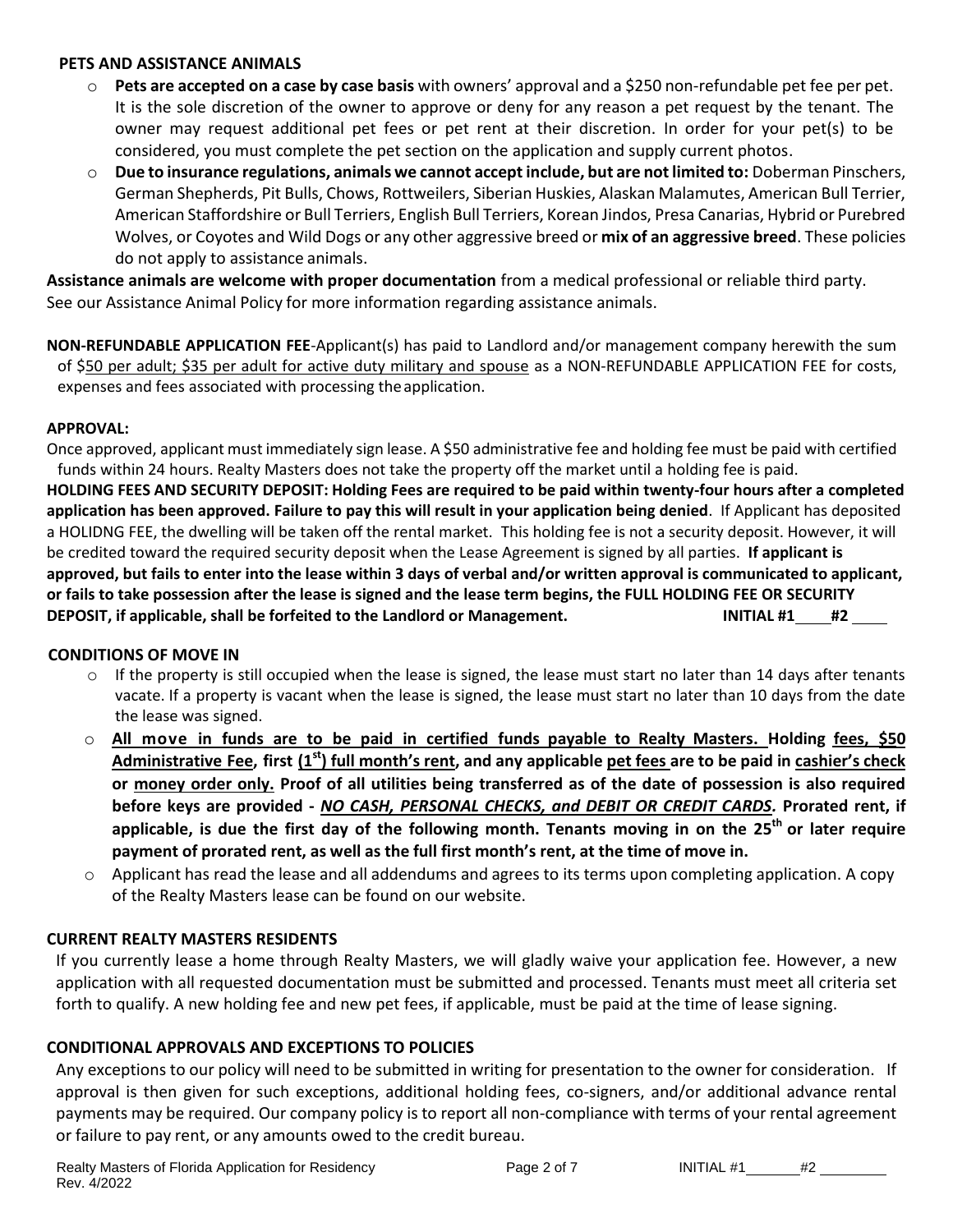From time to time, we encounter individuals that are not a fit for our standards of professional conduct. In these cases, we invite them to consider another property management company or landlord to serve their housing needs. We exercise the discretion and right to refund your application fee and holding fee and wish you well in your shopping for a new residence should this situation occur.

#### **VIEWING PROPERTY BEFORE RENTING AND RENTING SIGHT UNSEEN**

We strongly encourage everyone to view the property prior to submitting an application. If applicant is not in the area to view, we can work closely with a friend, co-worker, or sponsor to view the home for you. **If you choose to lease a house sight unseen, you will be required to sign a sight unseen addendum. If you are out of the area, we strongly suggest you have a representative view the home in your absence and complete neighborhood research prior to applying or entering into a lease. Any application fees, holding fees, rent, and/or pet fees are nonrefundable should you decide you do not to move forward.**

| Have you viewed the home in person: | $\Box$ Yes | $\Box$ No |
|-------------------------------------|------------|-----------|
| • Have you read the criteria?       | $\Box$ Yes | $\Box$ No |

## **ACKNOWLEDGEMENT OF APPLICATION FOR RESIDENCY POLICIES**

I/we understand that everyone 18 years or older that will be living at the property must complete an application and provide necessary documentation before my application can be considered complete and processed. By signing below, I/we agree that I/we have read and agree to the Application for Residency policies and attest all information presented to be true and accurate. I/we authorize my application to be processed once completed:

| Applicant #1 Signature | Date | <b>Print Name Clearly</b> |
|------------------------|------|---------------------------|
| Applicant #2 Signature | Date | <b>Print Name Clearly</b> |

# **APPLICATION AUTHORIZATION & CONSENT FOR RELEASE OF INFORMATION**

Applicants represent that all of the statements and representations submitted to Realty Masters during the application process are true and complete, and hereby authorize verification of the above references and credit records. Applicant understands that an investigative consumer report including information about any character, credit history, general reputation, personal characteristics, standard of living, and all public record information including criminal records**,** may be made. Applicant authorizes verification of all information by Realty Masters. Applicant has the right to make a written request within a reasonable period of time to receive additional, detailed information about the nature and scope of this investigation.

Applicant agrees that false, misleading**,** or misrepresented information may result in the application being rejected, and will void the lease/rental agreement if any**,** and/or be grounds for immediate eviction with loss of all holding fees or security deposits if applicable, and any other penalties as provided by the lease terms if any.

## I HAVE READ AND AGREE TO THE PROVISIONS AS STATED.

| Applicant #1 Signature                                             | Date | <b>Print Name Clearly</b> |                   |    |
|--------------------------------------------------------------------|------|---------------------------|-------------------|----|
| Applicant #2 Signature                                             | Date | <b>Print Name Clearly</b> |                   |    |
| Realty Masters of Florida Application for Residency<br>Rev. 4/2022 |      | Page 3 of 7               | <b>INITIAL #1</b> | #2 |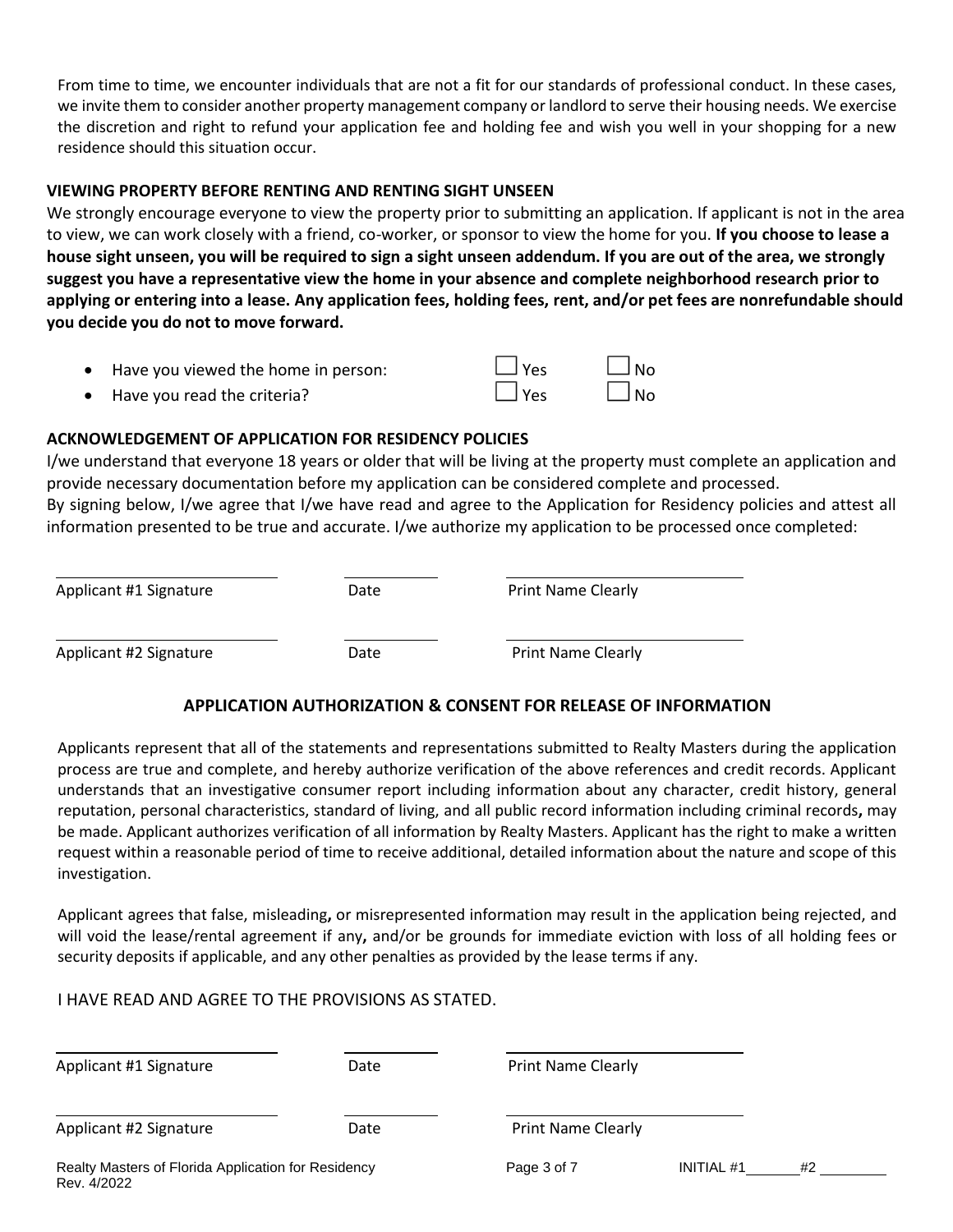# **Appl. #1 Appl. #2 (Please X if attached)** I/we have included the following documents with my/our application(s)

Copy of Photo ID Most recent full month proof of income or 3-months bank statements & tax return if self-employed Documented sources of any and all income to be used in consideration for approval

A \$50 application fee per adult (\$35 active duty military & spouse)

Photos of any animals residing in the property and/or assistance animal documentation, if required

| <b>PROPERTY AND CRITERIA INFORMATION</b>                                                     |                               |  |  |  |
|----------------------------------------------------------------------------------------------|-------------------------------|--|--|--|
| Property Applying for:                                                                       | Desired Move In Date:         |  |  |  |
| Did you view the property in person? $\Delta$ Yes $\Delta$ No Video $\Delta$ Yes $\Delta$ No | Were you referred by someone? |  |  |  |
| Do you believe you meet all the criteria as outlined? $\Delta$ Yes $\Delta$ No Explain:      |                               |  |  |  |

| CO-APPLICANTS - ALL ADULTS OVER THE AGE OF 18 MUST COMPLETE APPLICATION AND SUBMIT DOCUMENTS |                                                                                   |       |                                                                  |
|----------------------------------------------------------------------------------------------|-----------------------------------------------------------------------------------|-------|------------------------------------------------------------------|
|                                                                                              | Are you applying with other occupants? $\Delta$ Yes $\Delta$ No If yes, complete: | Name: |                                                                  |
| Name:                                                                                        |                                                                                   | Name: |                                                                  |
| Name:                                                                                        |                                                                                   | Name: |                                                                  |
| <b>CHILDREN OCCUPYING THE PREMISES FOR ALL OCCUPANTS</b>                                     |                                                                                   |       |                                                                  |
|                                                                                              | Total number of children living with you under age of 18?                         |       | *Children living at home above the age of 18 will need to apply. |
| Name:                                                                                        | Age:                                                                              | Name: | Age:                                                             |
| Name:                                                                                        | Age:                                                                              | Name: | Age:                                                             |
| Name:                                                                                        | Age:                                                                              | Name: | Age:                                                             |

| APPLICANT 1 INFORMATION -Must supply copy of driver's license |        |                        |          |
|---------------------------------------------------------------|--------|------------------------|----------|
| <b>Applicant Name:</b>                                        |        | Alias or Maiden Name:  |          |
| Date of Birth:                                                |        | Social Security #:     |          |
| Driver's License #:                                           |        | State:                 | Expires: |
| Best Phone #:                                                 |        | E-mail:                |          |
| Make:<br>Auto Year:                                           | Model: | State/License plate #: |          |

| <b>RESIDENCY INFORMATION - Must provide landlord contact info if applicable</b> |                                                                  |  |  |  |
|---------------------------------------------------------------------------------|------------------------------------------------------------------|--|--|--|
| <b>Current Address:</b>                                                         | City, State, Zip:                                                |  |  |  |
| Do you: $\Delta$ Rent $\Delta$ Own Since when?                                  | Current Rent: \$                                                 |  |  |  |
| Landlords Name:<br>Phone #                                                      | Email:                                                           |  |  |  |
| Reason for leaving:                                                             | How long at this address?                                        |  |  |  |
| Have you given notice to vacate? $\Delta$ Yes $\Delta$ No                       | Move out date:                                                   |  |  |  |
| Do you have renter's insurance? $\Delta$ Yes $\Delta$ No                        | If No, will you get renter's insurance? $\Delta$ Yes $\Delta$ No |  |  |  |
| <b>PREVIOUS RESIDENCY INFORMATION</b>                                           |                                                                  |  |  |  |
| <b>Previous Address:</b>                                                        | City, State, Zip:                                                |  |  |  |
| Landlords Name:<br>Phone #                                                      | Email:                                                           |  |  |  |
| How long at this address?                                                       | Reason for leaving:                                              |  |  |  |

| <b>CREDIT INFORMATION – Each applicant must have credit score at 600 or higher</b>   |  |      |          |
|--------------------------------------------------------------------------------------|--|------|----------|
| Will your credit score be above the acceptable minimum score of 600? $\triangle$ Yes |  | A No | A Unsure |
| If no, please explain:                                                               |  |      |          |
|                                                                                      |  |      |          |

| INCOME INFORMATION -Must provide 1 month's proof of income or tax return & 3 months bank statements |                  |                  |  |  |
|-----------------------------------------------------------------------------------------------------|------------------|------------------|--|--|
| Are you self-employed? Explain:                                                                     |                  |                  |  |  |
| Employer:                                                                                           | How long at job? | Phone #          |  |  |
| Monthly Income: \$                                                                                  | Position:        | Other Income: \$ |  |  |
| <b>Realty Masters of Florida Application for Residency</b><br>Page 4 of 7<br><b>INITIAL #1</b>      |                  |                  |  |  |
| Rev. 4/2022                                                                                         |                  |                  |  |  |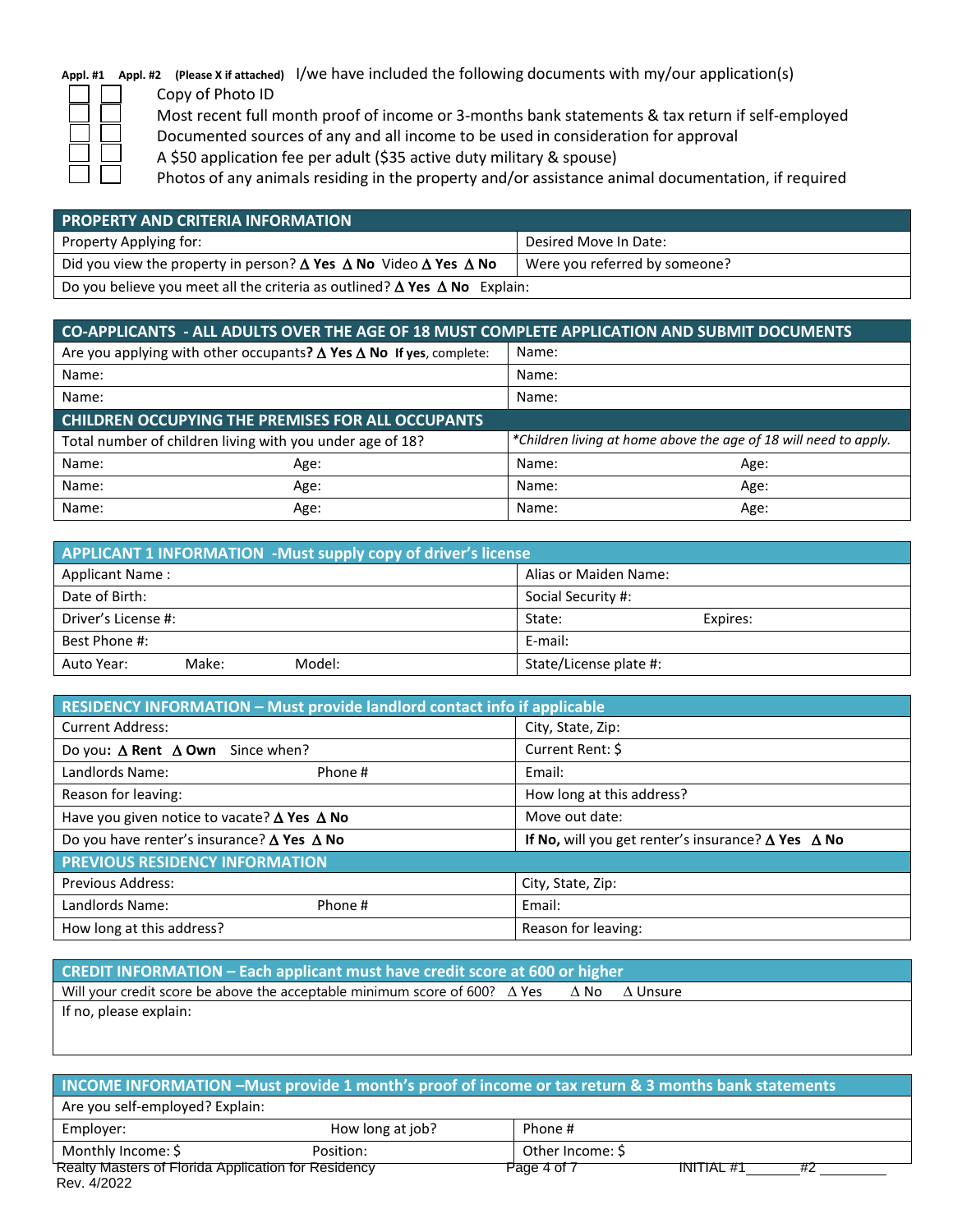| Explain any other income:                                                  |  |                                                                               |  |
|----------------------------------------------------------------------------|--|-------------------------------------------------------------------------------|--|
| What is your total household monthly income?                               |  | Does it equal 3x monthly rent? $\Delta$ Yes $\Delta$ No                       |  |
| Do you have a checking account? $\Delta$ Yes $\Delta$ No                   |  | Average monthly balance:                                                      |  |
| Previous Employer:<br>How long at job?                                     |  | Phone #:                                                                      |  |
| If Military, are you authorized to live off base? $\Delta$ Yes $\Delta$ No |  | If Military, what type of orders do you have? $\triangle$ PCS $\triangle$ TDY |  |

| <b>REFERENCES &amp; EMERGENCY CONTACT.</b> |          |  |  |
|--------------------------------------------|----------|--|--|
| Personal Reference Name:                   | Address: |  |  |
| Relationship to you:                       | Phone #: |  |  |
| <b>Emergency Contact Name:</b>             | Address: |  |  |
| Relationship to you:                       | Phone #: |  |  |

#### **APPLICANT 1, PLEASE ANSWER THE FOLLOWING**

Have you ever had an eviction?  $\triangle$  Yes  $\triangle$  No When? Have you had a foreclosure?  $\triangle$  Yes  $\triangle$  No When?

Have you ever willfully and intentionally refused to pay any rent when due?  $\Delta$  Yes  $\Delta$  No Explain:

Have you ever been served with a notice of non-compliance?  $\Delta$  Yes  $\Delta$  No Explain:

Do you owe any landlords outstanding balances? △ Yes △ No Explain:

Have you ever filed a petition of bankruptcy?  $\Delta$  Yes  $\Delta$  No If yes, when and what type?

Do you plan to run a business in the residence?  $\Delta$  Yes  $\Delta$  No Please explain:

Have you or any members of your household ever been convicted of, plead guilty or no contest to, any felony criminal offense or had any felony criminal offense other than a traffic infraction with a disposition other than by acquittal or a finding of not guilty?

#### **Yes No**

Have you or any members of your household ever been convicted of, plead guilty or no contest to, a felony for manufacturing, selling, and/or distributing drugs, causing bodily harm to another, or property crimes including but not limited to arson or property damage within the past seven (7) years?  $\triangle$  Yes  $\triangle$  No

Have you or any members of your household ever been convicted of, plead guilty or no contest to a sexual related offense or are a registered sex offender?  $\Delta$  Yes  $\Delta$  No

**If yes to any of the foregoing**, please provide written details for each conviction showing what court in which the plea or verdict was entered and include the charges you were convicted of, pled guilty or no contest to, the date of such conviction, and describe the punishment given.

Are you currently on probation or parole?  $\Delta$  Yes  $\Delta$  No Please provide written details for any additional information or explanation as to the circumstance surrounding such conviction or efforts of rehabilitation, if applicable, that you want to provide. Failure to provide the written specifics will result in your application being incomplete and therefore, will not be processed.

| APPLICANT #1 PET INFORMATION- photos must be provided of each pet                                                                                |                                                                          |        |                                                                |                                         |         |  |
|--------------------------------------------------------------------------------------------------------------------------------------------------|--------------------------------------------------------------------------|--------|----------------------------------------------------------------|-----------------------------------------|---------|--|
| Do you have pets? $\Delta$ Yes $\Delta$ No                                                                                                       |                                                                          |        |                                                                | Total number of pets in your household? |         |  |
| Type:                                                                                                                                            | Breed:                                                                   | Color: | Name:                                                          | Age:                                    | Weight: |  |
| Type:                                                                                                                                            | Breed:                                                                   | Color: | Name:                                                          | Age:                                    | Weight: |  |
| Type:                                                                                                                                            | Breed:                                                                   | Color: | Name:                                                          | Age:                                    | Weight: |  |
| Type:                                                                                                                                            | Breed:                                                                   | Color: | Name:                                                          | Age:                                    | Weight: |  |
|                                                                                                                                                  | Are your pets registered with the city/ county? $\Delta$ Yes $\Delta$ No |        | Are your pets up to date on vaccines? $\Delta$ Yes $\Delta$ No |                                         |         |  |
| <b>ASSISTANCE ANIMAL APPLICANT #1</b>                                                                                                            |                                                                          |        |                                                                |                                         |         |  |
| Do you have a service or emotional support animal? $\Delta$ Yes $\Delta$ No If yes, $\Delta$ Service Animal<br>$\Delta$ Emotional Support Animal |                                                                          |        |                                                                |                                         |         |  |
| Type:                                                                                                                                            | Breed:                                                                   | Color: | Name:                                                          | Age:                                    | Weight: |  |
| Type:                                                                                                                                            | Breed:                                                                   | Color: | Name:                                                          | Age:                                    | Weight: |  |
| If yes, do you have a letter from a medical professional or reliable third party to provide with application? $\Delta$ Yes $\Delta$ No           |                                                                          |        |                                                                |                                         |         |  |

If you have additional applicant, please continue on to the next page.

\_ \_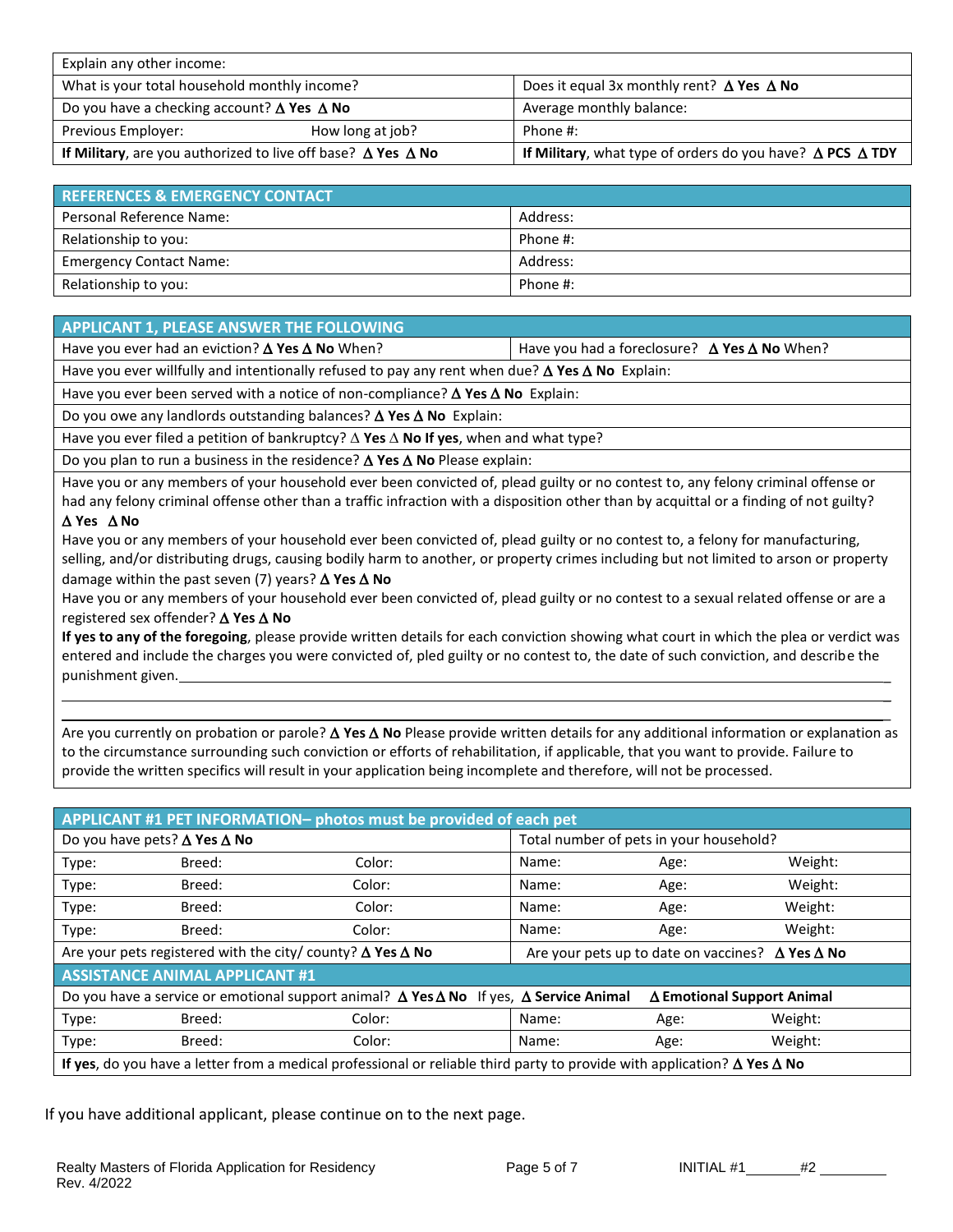| APPLICANT 2 INFORMATION - Must supply copy of driver's license |                        |  |  |
|----------------------------------------------------------------|------------------------|--|--|
| <b>Applicant Name:</b>                                         | Alias or Maiden Name:  |  |  |
| Date of Birth:                                                 | Social Security #:     |  |  |
| Driver's License #:                                            | State:<br>Expires:     |  |  |
| Best Phone #:                                                  | E-mail:                |  |  |
| Model:<br>Make:<br>Auto Year:                                  | State/License plate #: |  |  |

| <b>CURRENT RESIDENCY INFORMATION - Must provide landlord contact info if applicable</b> |          |                                                                 |  |
|-----------------------------------------------------------------------------------------|----------|-----------------------------------------------------------------|--|
| <b>Current Address:</b>                                                                 |          | City, State, Zip:                                               |  |
| Do you: $\Delta$ Rent $\Delta$ Own Since when?                                          |          | Current Rent \$                                                 |  |
| Landlords Name:                                                                         | Phone #: | Email:                                                          |  |
| Reason for leaving:                                                                     |          | How long at this address?                                       |  |
| Have you given notice to vacate? $\Delta$ Yes $\Delta$ No                               |          | Move out date:                                                  |  |
| Do you have renter's insurance? $\Delta$ Yes $\Delta$ No                                |          | If No, will you get renters insurance? $\Delta$ Yes $\Delta$ No |  |
| <b>PREVIOUS RESIDENCY INFORMATION</b>                                                   |          |                                                                 |  |
| <b>Previous Address:</b>                                                                |          | City, State, Zip:                                               |  |
| Landlords Name:                                                                         | Phone#   | Email:                                                          |  |
| How long at this address?                                                               |          | Reason for leaving:                                             |  |

| INCOME INFORMATION - Must provide 1 month's proof of income or tax return & 3 months bank statements |                  |                                                                               |  |
|------------------------------------------------------------------------------------------------------|------------------|-------------------------------------------------------------------------------|--|
| Present Employer:                                                                                    | How long at job? | Phone #:                                                                      |  |
| Monthly Income: \$                                                                                   | Position:        | Other Income: \$                                                              |  |
| Are you self-employed? Explain:                                                                      |                  |                                                                               |  |
| Explain any other income:                                                                            |                  |                                                                               |  |
| What is your total household monthly income?                                                         |                  | Does it equal 3x monthly rent? $\Delta$ Yes $\Delta$ No                       |  |
| Do you have a checking account? $\Delta$ Yes $\Delta$ No                                             |                  | Average monthly balance:                                                      |  |
| Previous Employer                                                                                    | How long at job? | Phone #:                                                                      |  |
| If Military, are you authorized to live off base? $\Delta$ Yes $\Delta$ No                           |                  | If Military, what type of orders do you have? $\triangle$ PCS $\triangle$ TDY |  |

| <b>CREDIT INFORMATION - Each applicant must have credit score at 600 or higher to be approved</b> |      |                 |  |  |  |
|---------------------------------------------------------------------------------------------------|------|-----------------|--|--|--|
| Will your credit score be above the acceptable minimum score of 600? $\triangle$ Yes              | A No | $\Delta$ Unsure |  |  |  |
| If no, please explain:                                                                            |      |                 |  |  |  |
|                                                                                                   |      |                 |  |  |  |

| <b>REFERENCES &amp; EMERGENCY CONTACT</b> |           |  |  |
|-------------------------------------------|-----------|--|--|
| Personal Reference Name:                  | Address:: |  |  |
| Relationship to you:                      | Phone #:  |  |  |
| <b>Emergency Contact Name:</b>            | Address:  |  |  |
| Relationship to you:                      | Phone #:  |  |  |

| APPLICANT 2, PLEASE ANSWER THE FOLLOWING                                                                  |                                                            |  |  |
|-----------------------------------------------------------------------------------------------------------|------------------------------------------------------------|--|--|
| Have you ever had an eviction? $\Delta$ Yes $\Delta$ No When?                                             | Have you had a foreclosure? $\Delta$ Yes $\Delta$ No When? |  |  |
| Have you ever willfully and intentionally refused to pay rent when due? $\Delta$ Yes $\Delta$ No Explain: |                                                            |  |  |
| Have you ever been served with a notice of non-compliance? $\Delta$ Yes $\Delta$ No Explain:              |                                                            |  |  |
| Do you owe any landlords outstanding balances? $\Delta$ Yes $\Delta$ No Explain:                          |                                                            |  |  |
| Have you ever filed a petition of bankruptcy? $\Delta$ Yes $\Delta$ No If yes, when and what type?        |                                                            |  |  |
| Do you plan to run a business in the residence? $\Delta$ Yes $\Delta$ No Please explain:                  |                                                            |  |  |

Page 6 of 7 **INITIAL #1** #2